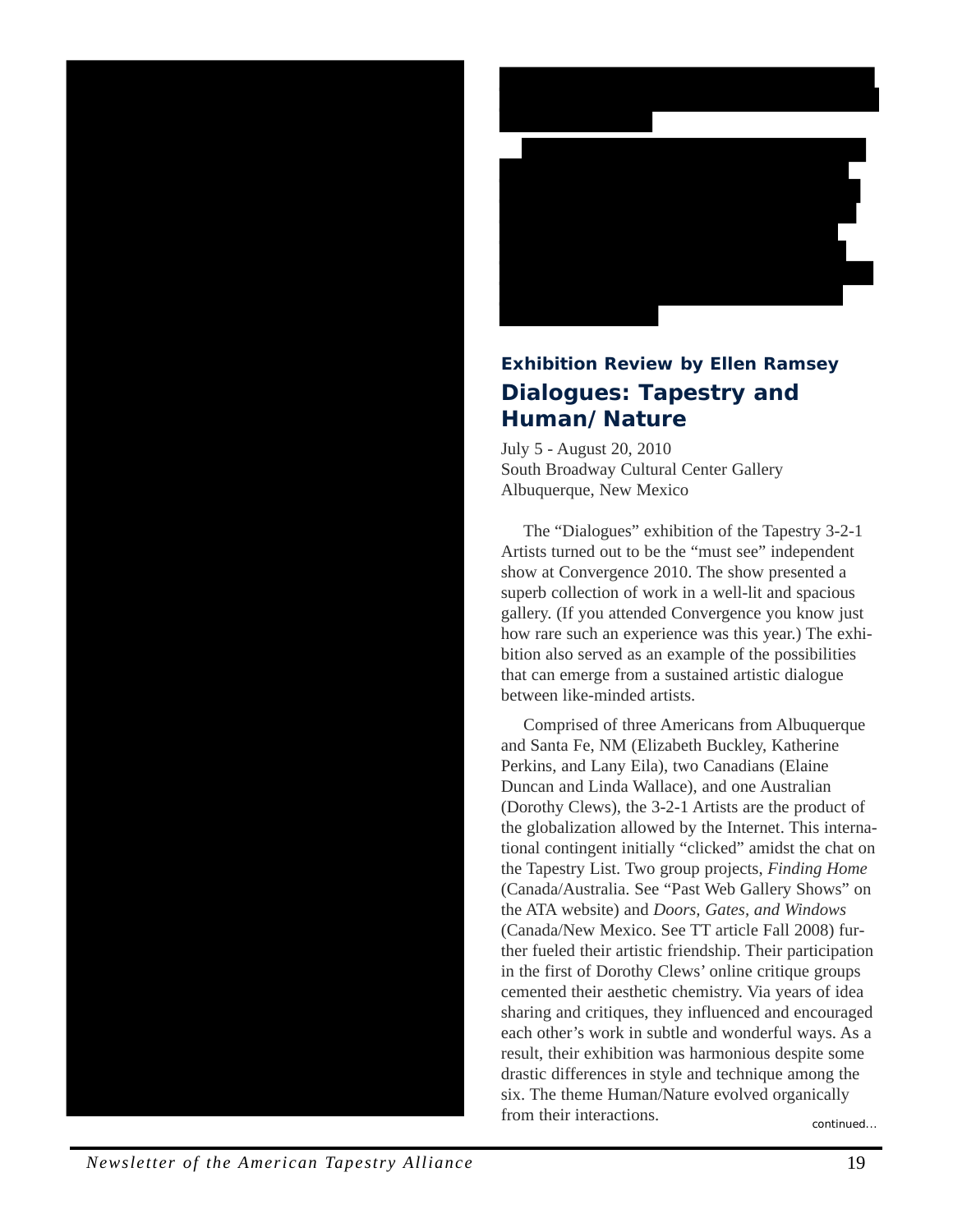

Group photo of the Tapestry 3-2-1 Artists from L to R Linda Wallace, Elizabeth Buckley, Lany Eila, Katherine Perkins, Elaine Duncan. Australian Dorothy Clews was unable to be at the opening. Her "Field Trials" hang on the wall behind the group.



Dorothy Clews, Pulse Panel series (detail), 2008, handmade paper, seine twine, artificial silk, hemp, sun, rain, earth, microorganisms, time, 46 cm x 1.6 m. Collection of the artist.



Dorothy Clews, Pulse Panel series (detail), 2008, handmade paper, seine twine, artificial silk, hemp, sun, rain, earth, microorganisms, time, 46 cm x 1.6 m. Collection of the artist.

The centerpiece of the show was the first ever combo presentation of Linda Wallace and Dorothy Clews' famous "compost" work. Much has been written about the *Infertility Series: Diminishment of Hope* tapestries by Linda Wallace and the *Field Trials* series by Dorothy Clews (See "Doors, Pathways, Journeys, Seeds" TT vol. 32 no. 2, Summer 2006 and "Earthly Aesthetics" by Mary Lane, "Fiberarts" magazine, Summer 2010), so it was truly special to see these bodies of work together and in their entirety. Having seen two of Linda Wallace's *Non Gravid* pieces in a previous show, I knew seeing the entire series of eight tapestries together would be especially moving. As the tapestries disintegrate over time, from the relatively intact *Non Gravid 4 April* to the utterly obliterated *Non Gravid 28 August*, the gradual deterioration conveys the powerful sadness behind her conceptual take on the burial process. Clews' *Field Trials* are

completely different in approach and display and are also surprisingly col-

orful. Clews' work looks at the end product of composting the tapestries under various conditions and soil types. Each piece is a record of how, in the end, the woven work becomes so intertwined into the fabric of nature that it becomes almost plantlike in appearance. Colorful threads are used to stitch down the fibers on handmade banana paper, so the tapestry fragments come to resemble drawings. I loved that they were not framed and were instead allowed to float freely off the wall. Her *Pulse Panel Series* carries the couched threads from piece to piece across the wall through space to create a more monumental impact.

The unexpected pleasure of seeing Lany Eila's *Any Time Now: One Family's Softbook Primer of Anticipated Catastrophes* helped to mitigate my disappointment that the *Biennial* was absent from Albuquerque. There was enough visual "meat" in this collection of nine small tapestries to sustain me for a very long time. The more you look, the more techniques you find: textbook examples of classical hachuring and demi duite, pulled warp shaping, clever open space and warp manipulations, embroidered text, and even little seed beads here and there. They bend and float off the wall with no visible means of support. Amazing! The poignant sub plot of children coping with a parent's





Linda Wallace, "Non Gravid 28 August" from the Infertility Series: Diminishment of Hope, and detail view. 2009, linen warp/wool and linen weft, 20" x 16" x 1.5". Collection of the artist. Photo by Tony Bounsall.